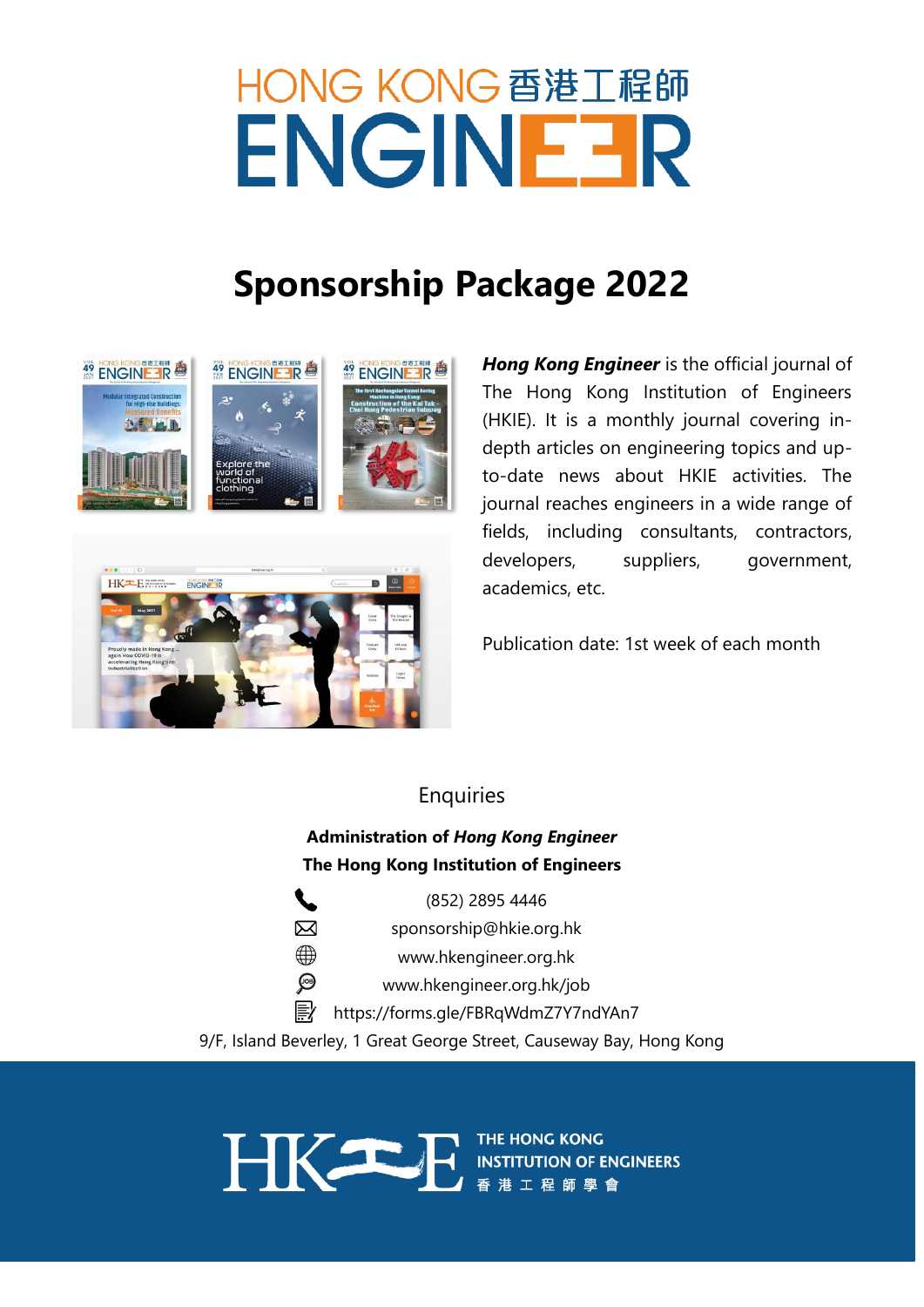# **Display Advertisement COMPLIMENTARY OFFER**

**for placement in 3+ issues**



# **Sponsorship Package for Display Advertisement (PDF)**

|                  |                            | <b>Single</b><br>issue | 3 issues                                                    | 6 issues                                                    | 12 issues                                                    |
|------------------|----------------------------|------------------------|-------------------------------------------------------------|-------------------------------------------------------------|--------------------------------------------------------------|
| <b>Full Page</b> | 4C                         | HK\$7,500              | HK\$6,000 per issue;<br>❖ 1x small banner<br>& 3x job posts | HK\$4,500 per issue;<br>❖ 1x small banner<br>& 6x job posts | HK\$3,000 per issue;<br>❖ 1x small banner<br>& 12x job posts |
| 1/2 Page         | Horizontal/Vertical;<br>4C | HK\$4,750              | HK\$3,800 per issue;<br>❖ 3x job posts                      | HK\$2,850 per issue;<br>❖ 6x job posts                      | HK\$1,900 per issue;<br>❖ 12x job posts                      |
| 1/4 Page         | 4C                         | HK\$3,000              | HK\$2,400 per issue;<br>❖ 3x job posts                      | HK\$1,800 per issue;<br>❖ 6x job posts                      | HK\$1,200 per issue;<br>❖ 12x job posts                      |
| <b>Covers</b>    | Outside Back;<br>4C        | HK\$5,400              | HK\$3,600 per issue;<br>❖ 1x large banner<br>& 3x job posts |                                                             |                                                              |
|                  | Inside Front;<br>4C        | HK\$9,000              | HK\$7,200 per issue;<br>❖ 1x large banner<br>& 3x job posts |                                                             |                                                              |
|                  | Inside Back;<br>4C         | HK\$4,500              | HK\$3,000 per issue;<br>❖ 1x large banner<br>& 3x job posts |                                                             |                                                              |

Note: All advertisements must be in process colours.

❖ Complimentary banners to be displayed in the month of ad placement; job ads to be utilised within Year 2022.



**Material Deadline: 15th of each month for the next available issue Payment Deadline: 7 days after the issuance of invoice**

\*For late booking/ submission of material/ payment after the set deadline, the respective ad will be arranged for publishing in the following issue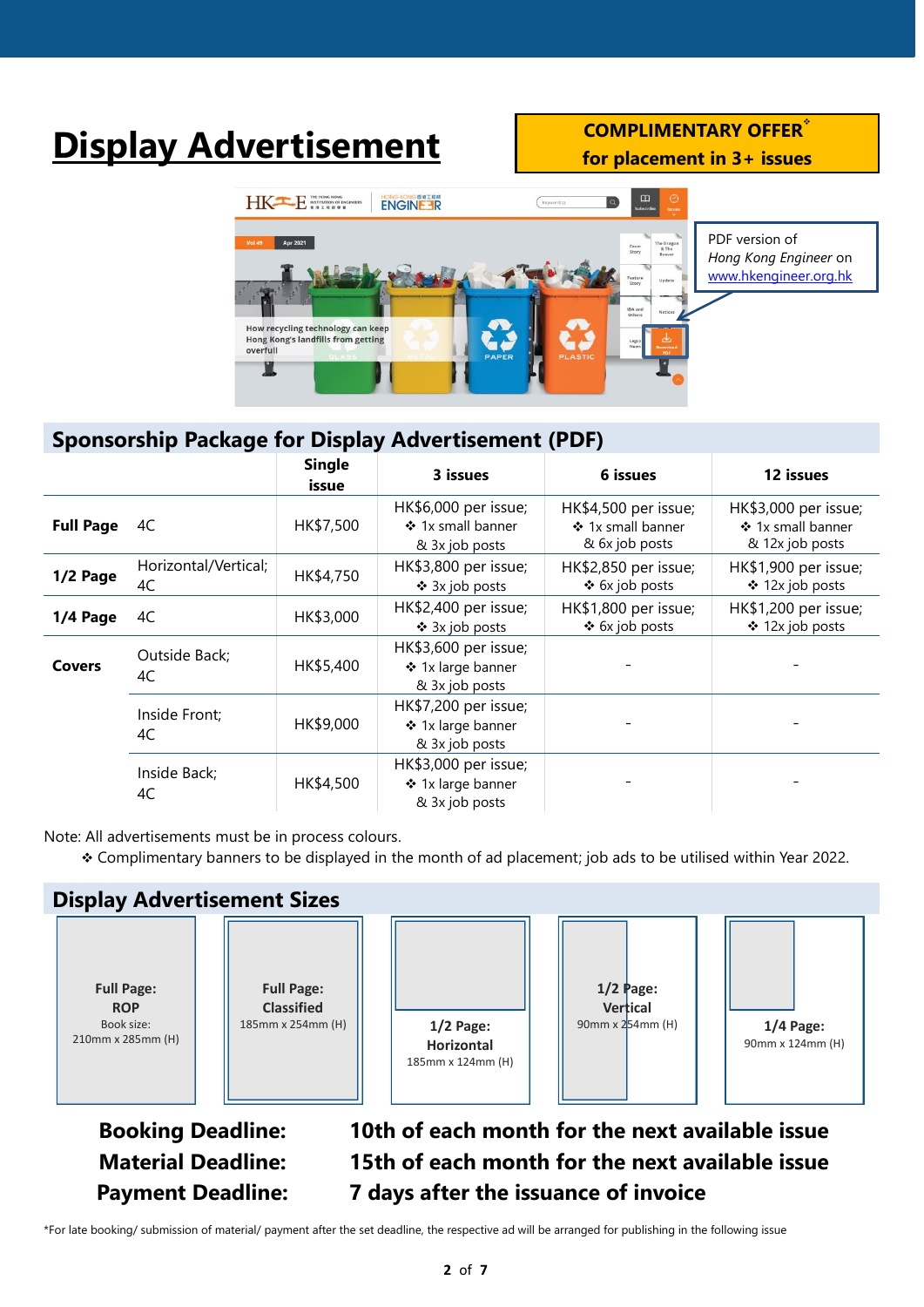# **Display Advertisement**

# **Materials Required for Display Advertisement**

(A) Adobe Illustrator or InDesign files

- Copy/text within the digital working file(s) should be converted to path/outline graphics to avoid fonts substitution problems.
- All images/photos must be in EPS/TIFF format with resolution of 300dpi.
- All graphics must be in EPS format.
- The file of the colour fonts must be named by English letters.
- All digital files including images and graphics must be saved in RGB colour space.
- (B) Acrobat PDF files (for full page ROP advertisements only)
	- All fonts/images must be fully embedded into the file (100%).
	- All images must have resolution of 300dpi and all graphics/logos should be in high resolution EPS format.
	- Crop marks must be included.
	- All digital files including images and graphics must be saved in RGB colour space.

*\*All submitted files must be final material. No design, file resize or editing services will be provided by the Institution.*

# **Conditions of Acceptance for Display Advertisement**

- 1. Advertisements that are of trade-use engineering products and services, educational, engineering-related conferences or seminars, will be accepted. The acceptance of non-engineering-related advertisements is subject to the approval of the HKIE.
- 2. Contents of the advertisements must be approved by the HKIE. The HKIE reserves the right to decline any advertisement.
- 3. All presented or related information as mentioned in the advertisement (including website content as accessed from the web link(s) included in the advertisement) must comply with the requirements of all regulations/legislations, and the consent of publishing the information, including but not limited to any photos/logos in the advertisement, has been properly obtained by the Sponsor.
- 4. The Sponsor shall be held responsible for the content of the advertisement and shall undertake to indemnify the HKIE and keep the HKIE against all actions, claims, proceedings, costs and damages (including any damages or compensation paid by the HKIE) and all legal costs or other expenses, including any fines or penalties arising out of any breach or out of any claim by a third party based on any facts which if substantiated would constitute such a breach as a result of the publication of the advertisement.
- 5. The HKIE will not be liable for any loss or damage occasioned by the failure of any advertisement to appear due to any cause whatsoever, nor does the HKIE accept liability for errors in any advertisement published, or its failure to appear on a specified date.
- 6. Advertisements must be inserted within Year 2022 to qualify for special rates applicable to advertisements.
- 7. Cancellation, without the consent of the HKIE, is not accepted after confirmation of booking.
- 8. A penalty amounting to 50% of the sponsorship will be charged for cancellation of outstanding advertisement placements after a part of the sponsorship agreement has been fulfilled.
- 9. The HKIE reserves the right to cancel any advertising agreements, and will not be liable for any loss or damage occasioned by the cancellation of advertising agreements due to any cause whatsoever.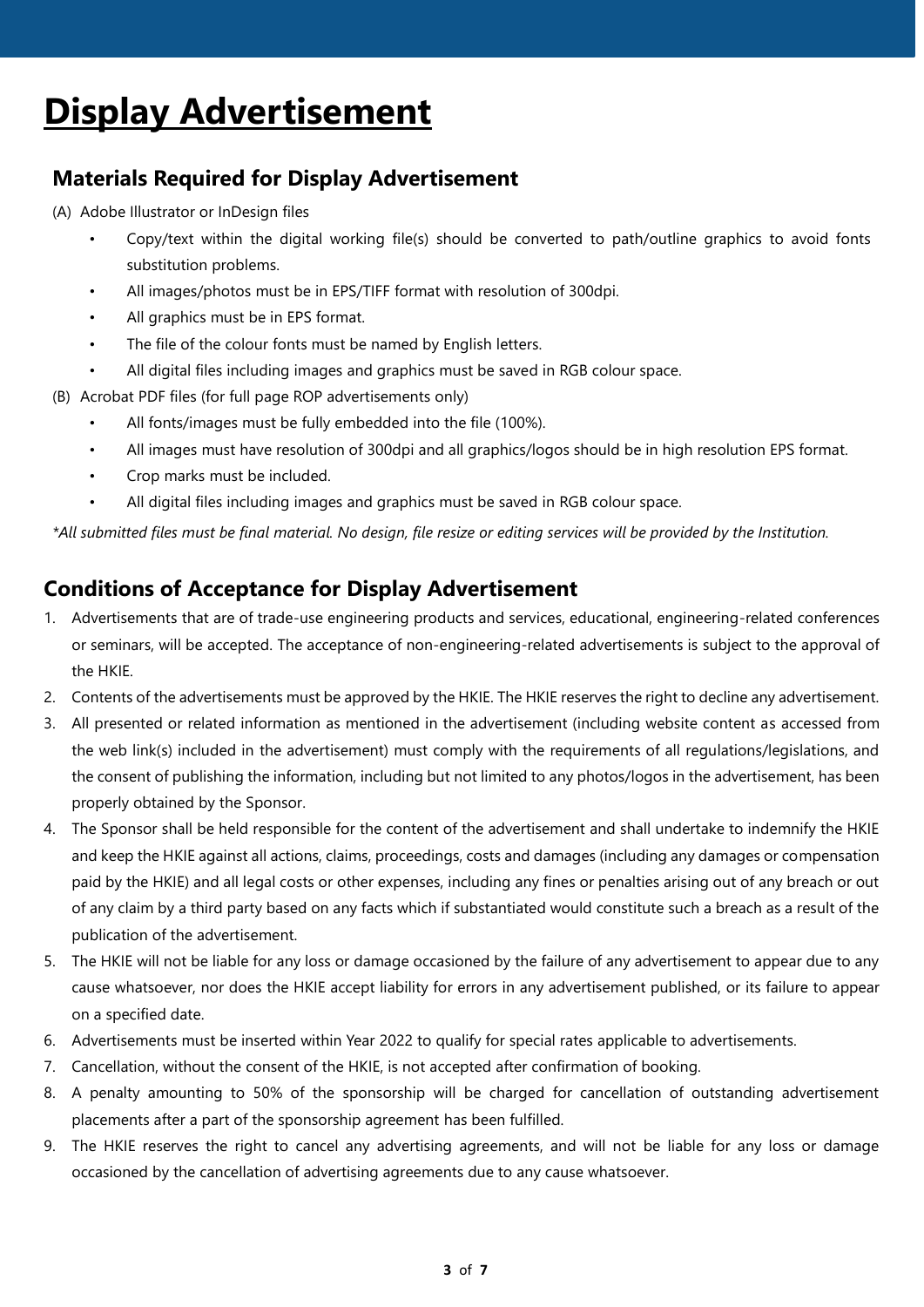## **Sponsorship Package for Advertorial (PDF)**

| -                              |           |  |
|--------------------------------|-----------|--|
| <b>Page Size</b>               | Rate      |  |
| Full Page                      | HK\$7,500 |  |
| 1/2 Page (Horizontal/Vertical) | HK\$4,750 |  |
| $1/4$ Page                     | HK\$3,000 |  |
|                                |           |  |

## **Materials Required for Advertorial**

- (A) Complete text in MS Word files; AND
- (B) Adobe Illustrator or InDesign files; OR
	- Copy/text within the digital working file(s) should be converted to path/outline graphics to avoid fonts substitution problems.
	- All images/photos must be in EPS/TIFF format with resolution of 300dpi.
	- All graphics must be in EPS format.
	- The file of the colour fonts must be named by English letters.
	- All digital files including images and graphics must be saved in RGB colour space.
- (C) Acrobat PDF files (for full page ROP advertisements only)
	- All fonts/images must be fully embedded into the file (100%).
	- All images must have resolution of 300dpi and all graphics/logos should be in high resolution EPS format.
	- Crop marks must be included.
	- All digital files including images and graphics must be saved in RGB colour space.

*\*All submitted files must be final material. No design, file resize or editing services will be provided by the Institution.*

## **Conditions of Acceptance for Advertorial**

- 1. Mandatory wordings "Sponsored Content" must be stated on the advertorial.
- 2. Advertisements that are not of trade-use engineering products and services, educational, engineering-related conferences or seminars, will not be accepted. The acceptance of non-engineering-related advertisements is subject to the approval of the HKIE.
- 3. Contents of the advertisements must be approved by the HKIE. The HKIE reserves the right to decline any advertisement.
- 4. All presented or related information as mentioned in the advertisement (including website content as accessed from the web link(s) included in the advertisement) must comply with the requirements of all regulations/legislations, and the consent of publishing the information, including but not limited to any photos/logos in the advertisement, has been properly obtained by the Sponsor.
- 5. The Sponsor shall be held responsible for the content of the advertisement and shall undertake to indemnify the HKIE and keep the HKIE against all actions, claims, proceedings, costs and damages (including any damages or compensation paid by the HKIE) and all legal costs or other expenses, including any fines or penalties arising out of any breach or out of any claim by a third party based on any facts which if substantiated would constitute such a breach as a result of the publication of the advertisement.
- 6. The HKIE will not be liable for any loss or damage occasioned by the failure of any advertisement to appear due to any cause whatsoever, nor does the HKIE accept liability for errors in any advertisement published, or its failure to appear on a specified date.
- 7. Advertisements must be inserted within Year 2022 to qualify for special rates applicable to advertisements.
- 8. Cancellation, without the consent of the HKIE, is not accepted after confirmation of booking.
- 9. A penalty amounting to 50% of the sponsorship will be charged for cancellation of outstanding advertisement placements after a part of the sponsorship agreement has been fulfilled.
- 10. The HKIE reserves the right to cancel any advertising agreements, and will not be liable for any loss or damage occasioned by the cancellation of advertising agreements due to any cause whatsoever.

# **Booking Deadline: 10th of each month for the next available month Material Deadline: 15th of each month for the next available month Payment Deadline: 7 days after the issuance of invoice**

\*For late booking/ submission of material/ payment after the set deadline, the respective ad will be arranged for publishing in the following issue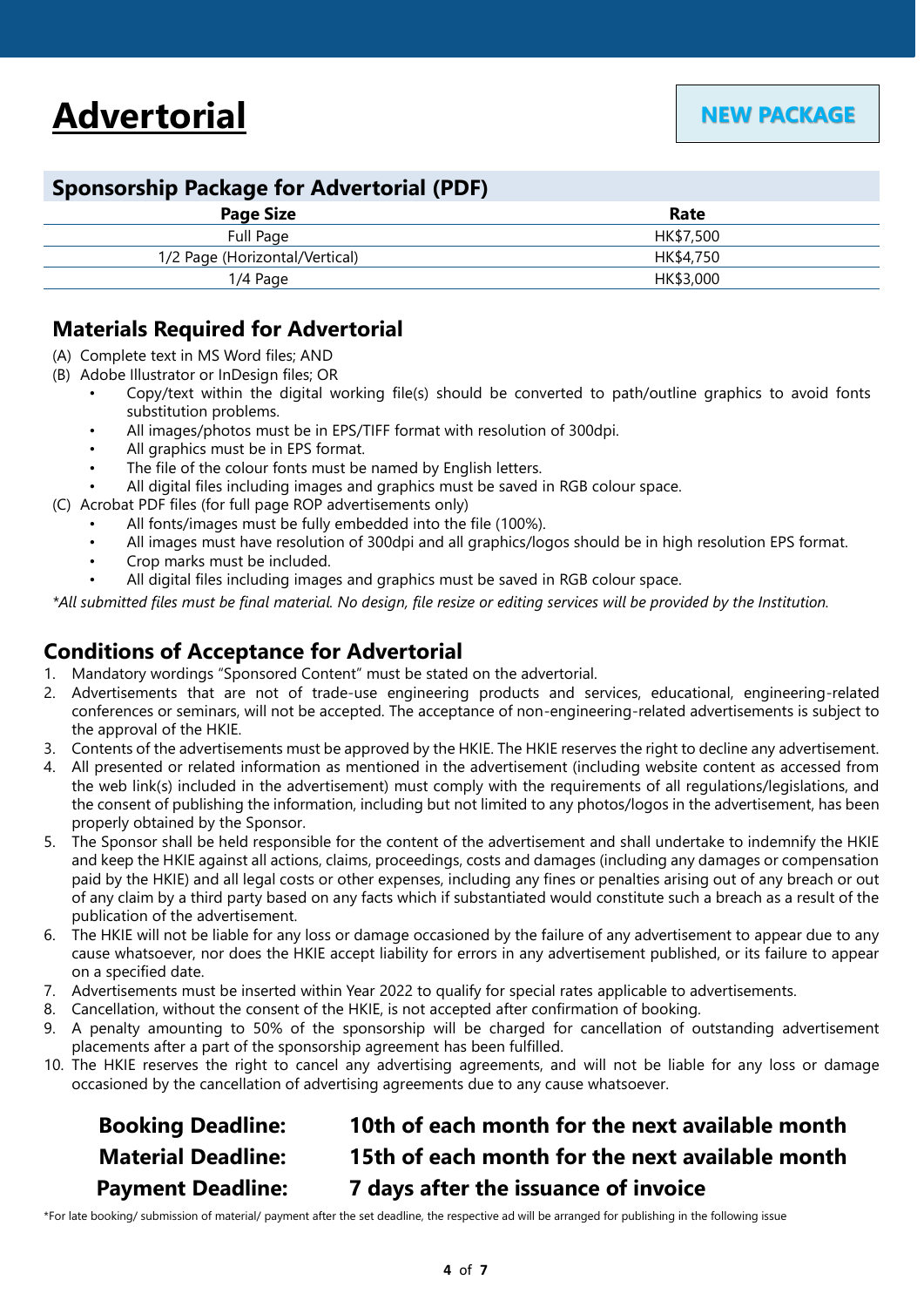# **Banner Advertisement**

## **Sponsorship Package for Banner Advertisement**

|                                                        | 1 month   | 3 months               | 6 months               | 12 months              | May 2021<br>Vol.49<br>Stery                                                                                                                  |
|--------------------------------------------------------|-----------|------------------------|------------------------|------------------------|----------------------------------------------------------------------------------------------------------------------------------------------|
| <b>Small Banner</b><br>(Width 284Px;<br>Height 160Px)  | HK\$2,500 | HK\$2,250<br>per month | HK\$2,000<br>per month | HK\$1,750<br>per month | Feature.<br>Stery<br>Proudly made in Hong Kong<br>again How COVID-19 is<br>Notices<br>accelerating Hong Kong's re-<br>industrialisation<br>H |
| <b>Large Banner</b><br>(Width 1500Px;<br>Height 160Px) | HK\$6,000 | HK\$5,400<br>per month | HK\$4,800<br>per month | HK\$4,200<br>per month | <b>Small Banner</b><br><b>Large Banner</b>                                                                                                   |

# **Materials Required for Banner Advertisement**

| $\bullet$ | A jpeg/png image (300dpi)  | Note:<br>1. One product/service per placement                                                                                                                    |
|-----------|----------------------------|------------------------------------------------------------------------------------------------------------------------------------------------------------------|
|           | of the advertisement       | 2. Product/service/company name must be clearly visible on all images                                                                                            |
| $\bullet$ | All text embedded in the   | 3. Banners are positioned in the lower part of the homepage of Hong Kong Engineer<br>(www.hkengineer.org.hk).                                                    |
|           | image                      | 4. Depending on the device/screen size, some small banner(s) will only be visible upon click,                                                                    |
| $\bullet$ | Hyperlink to the sponsor's | but at least two would be visible on the homepage directly.<br>5. The speed of the auto sliding effect is set at 5 seconds for both the small and large banners. |
|           | website                    | 6. Bookings are accepted on a first-come-first-served basis.                                                                                                     |
|           | Subject/Alt-text of the    | 7. Each banner will stay online for one month, from the 1st of each month to the last day of<br>each month.                                                      |

advertisement

*\*All submitted files must be final material. No design, resize or editing services will be provided by the Institution.*

## **Conditions of Acceptance for Banner Advertisement**

- 1. Advertisements that are not of trade-use engineering products and services, educational, engineering-related conferences or seminars, will not be accepted. The acceptance of non-engineering-related advertisements is subject to the approval of the HKIE.
- 2. Contents of the advertisements must be approved by the HKIE. The HKIE reserves the right to decline any advertisement.
- 3. The Sponsor shall grant the HKIE permission to host, reproduce, distribute, communicate, use, publish, and publicly perform/display the contents of the advertisements, and modify and create derivative work based on the contents, such as reformatting or translating it. Such permission shall be worldwide, non-exclusive and royalty-free.
- 4. All presented or related information as mentioned in the advertisement (including website content as accessed from the web link(s) included in the advertisement) must comply with the requirements of all regulations/legislations, and the consent of publishing the information, including but not limited to any photos/logos in the advertisement, has been properly obtained by the Sponsor.
- 5. The contents of the advertisement and the contents directed from the link of the advertisement must be relevant. Advertisements that do not comply with the requirement would be declined.
- 6. The Sponsor shall be held responsible for the content of the advertisement and the link to any websites from the advertisement and shall undertake to indemnify the HKIE and keep the HKIE against all actions, claims, proceedings, costs and damages (including any damages or compensation paid by the HKIE) and all legal costs or other expenses, including any fines or penalties arising out of any breach or out of any claim by a third party based on any facts which if substantiated would constitute such a breach as a result of the posting of the advertisement.
- 7. The HKIE will not be liable for any loss or damage occasioned by the failure of any advertisement to appear due to any cause whatsoever, nor does the HKIE accept liability for errors in any advertisement posted, or its failure to appear on a specified date.
- 8. Cancellation, without the consent of the HKIE, is not accepted after confirmation of booking.
- 9. The HKIE reserves the right to cancel any advertising agreements, and will not be liable for any loss or damage occasioned by the cancellation of advertising agreements due to any cause whatsoever.

# **Booking Deadline: 10th of each month for the next available month Material Deadline: 15th of each month for the next available month Payment Deadline: 7 days after the issuance of invoice**

\*For late booking/ submission of material/ payment after the set deadline, the respective ad will be arranged for publishing in the following issue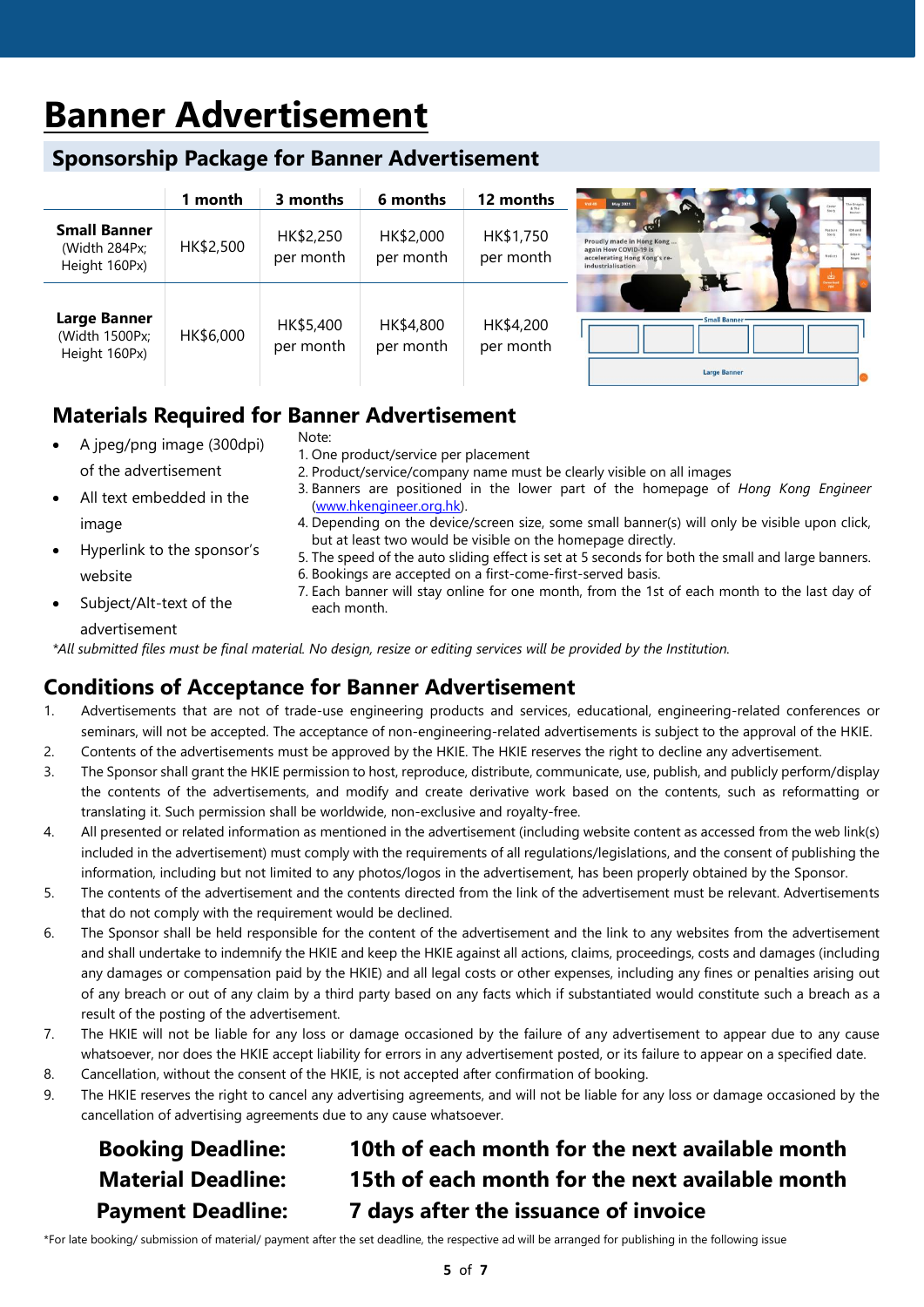# **Recruitment Advertisement**

### **Sponsorship Package for Recruitment Advertisement (Job Centre)**

| $\sim$                     |                             |           |
|----------------------------|-----------------------------|-----------|
| <b>Subscription Period</b> | <b>Job Posting Quantity</b> | Rate      |
| month                      |                             | HK\$500   |
| 3 months                   |                             | HK\$1,200 |
| 6 months                   |                             | HK\$1,500 |
| 12 months                  | 10                          | HK\$2,500 |
| 12 months                  | 20                          | HK\$4,000 |
|                            |                             |           |

Remarks:

- 1. Each job posting will be posted on [www.hkengineer.org.hk/job](http://www.hkengineer.org.hk/job) for 30 days.
- 2. Each job posting is for one vacant position only.
- 3. The subscription period starts from the booking date of the package and is valid for the month(s) specified in the package.
- 4. No refund or extension will be given for the cases of de-activated, deleted and unused Job Posting(s).

# **Materials Required for Recruitment Advertisement**

- Company Name
- Company Description
- Job Title
- Job Details

## **Job Posting Form**

- [MS Word format](http://www.hkengineer.org.hk/upload/page/7/self/610b7d35535fa.docx)
- If no specific requests on the formats on the contents to be posted are received, a standard format will apply. Amendment(s) on the format after file submission will not be entertained.

# **Conditions of Acceptance for Recruitment Advertisement**

- 1. Advertisements that are not of engineering-related job positions will not be accepted.
- 2. Contents of the advertisements must be approved by the HKIE. The HKIE reserves the right to decline any advertisement.
- 3. The Sponsor shall grant the HKIE permission to host, reproduce, distribute, communicate, use, publish, and publicly perform/display the contents of the advertisements, and modify and create derivative work based on the contents, such as reformatting or translating it. Such permission shall be worldwide, non-exclusive and royalty-free.
- 4. All presented or related information as mentioned in the advertisement (including website content as accessed from the web link(s) included in the advertisement) must comply with the requirements of all regulations/legislations, and the consent of publishing the information, including but not limited to any photos/logos in the advertisement, has been properly obtained by the Sponsor.
- 5. The contents of the advertisement and the contents directed from the link of the advertisement must be relevant. Advertisements that do not comply with the requirement would be declined.
- 6. The Sponsor shall be held responsible for the content of the advertisement and the link to any websites from the advertisement and shall undertake to indemnify the HKIE and keep the HKIE against all actions, claims, proceedings, costs and damages (including any damages or compensation paid by the HKIE) and all legal costs or other expenses, including any fines or penalties arising out of any breach or out of any claim by a third party based on any facts which if substantiated would constitute such a breach as a result of the posting of the advertisement.
- 7. The HKIE will not be liable for any loss or damage occasioned by the failure of any advertisement to appear due to any cause whatsoever, nor does the HKIE accept liability for errors in any advertisement posted, or its failure to appear on a specified date.
- 8. Cancellation, without the consent of the HKIE, is not accepted after confirmation of booking.
- 9. The HKIE reserves the right to cancel any advertising agreements, and will not be liable for any loss or damage occasioned by the cancellation of advertising agreements due to any cause whatsoever.

# **Booking Deadline: 10th of each month for the next available month Material Deadline: 15th of each month for the next available month Payment Deadline: 7 days after the issuance of invoice**

\*For late booking/ submission of material/ payment after the set deadline, the relevant ad will be arranged for publishing in the following issue